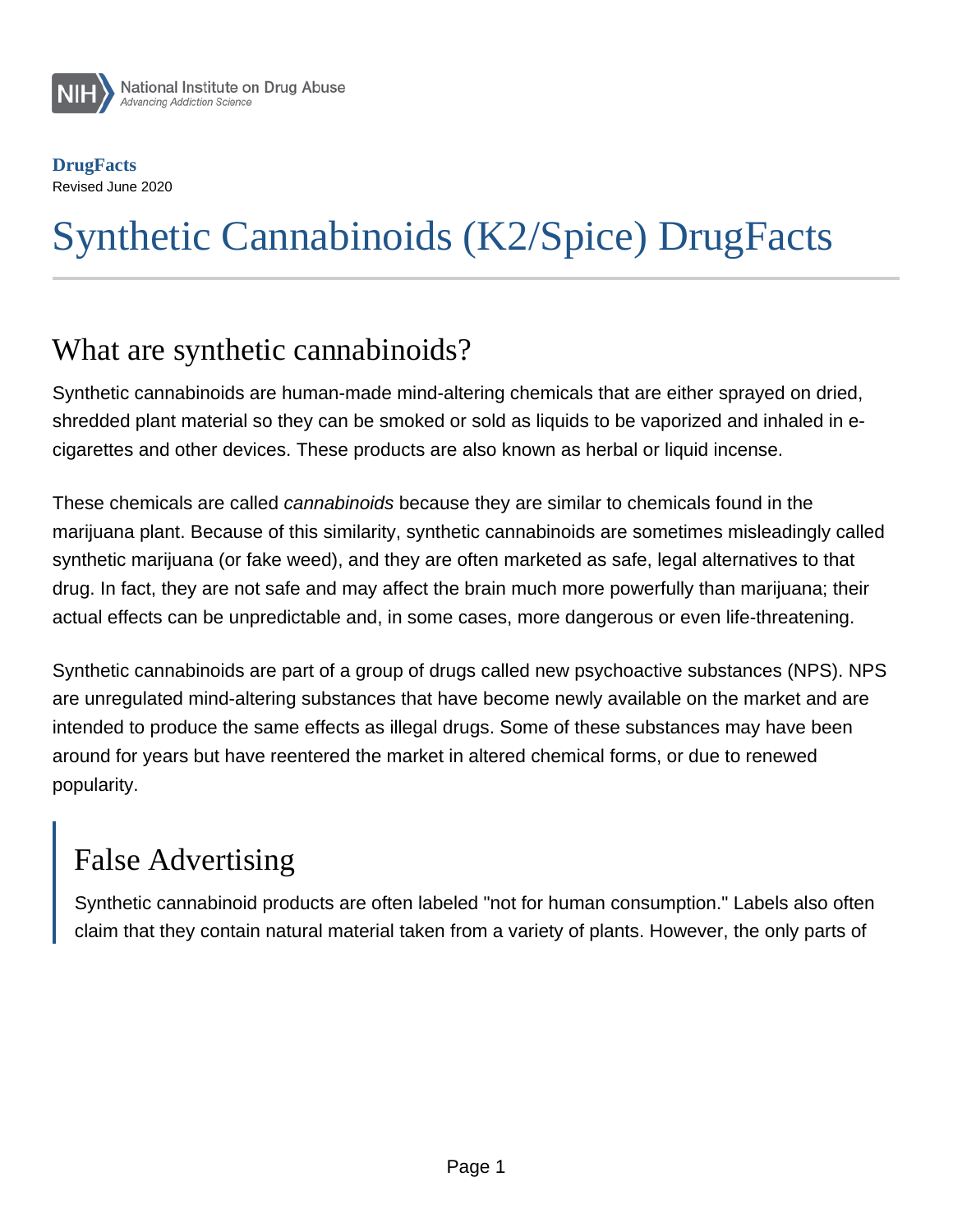these products that are natural are the dried plant materials. Chemical tests show that the active, mind-altering ingredients are cannabinoid compounds made in laboratories.

Manufacturers sell these products in colorful foil packages and plastic bottles to attract consumers. They market these products under a wide variety of specific brand names.

For several years, synthetic cannabinoid mixtures have been easy to buy in drug paraphernalia shops, novelty stores, gas stations, and over the internet. Because the chemicals used in them have no medical benefit and a high potential for abuse, authorities have made it illegal to sell, buy, or possess some of these chemicals. However, manufacturers try to sidestep these laws by changing the chemical formulas in their mixtures.

Easy access and the belief that synthetic cannabinoid products are natural and therefore harmless, have likely contributed to their use among young people. Another reason for their continued use is that standard drug tests cannot easily detect many of the chemicals used in these products.

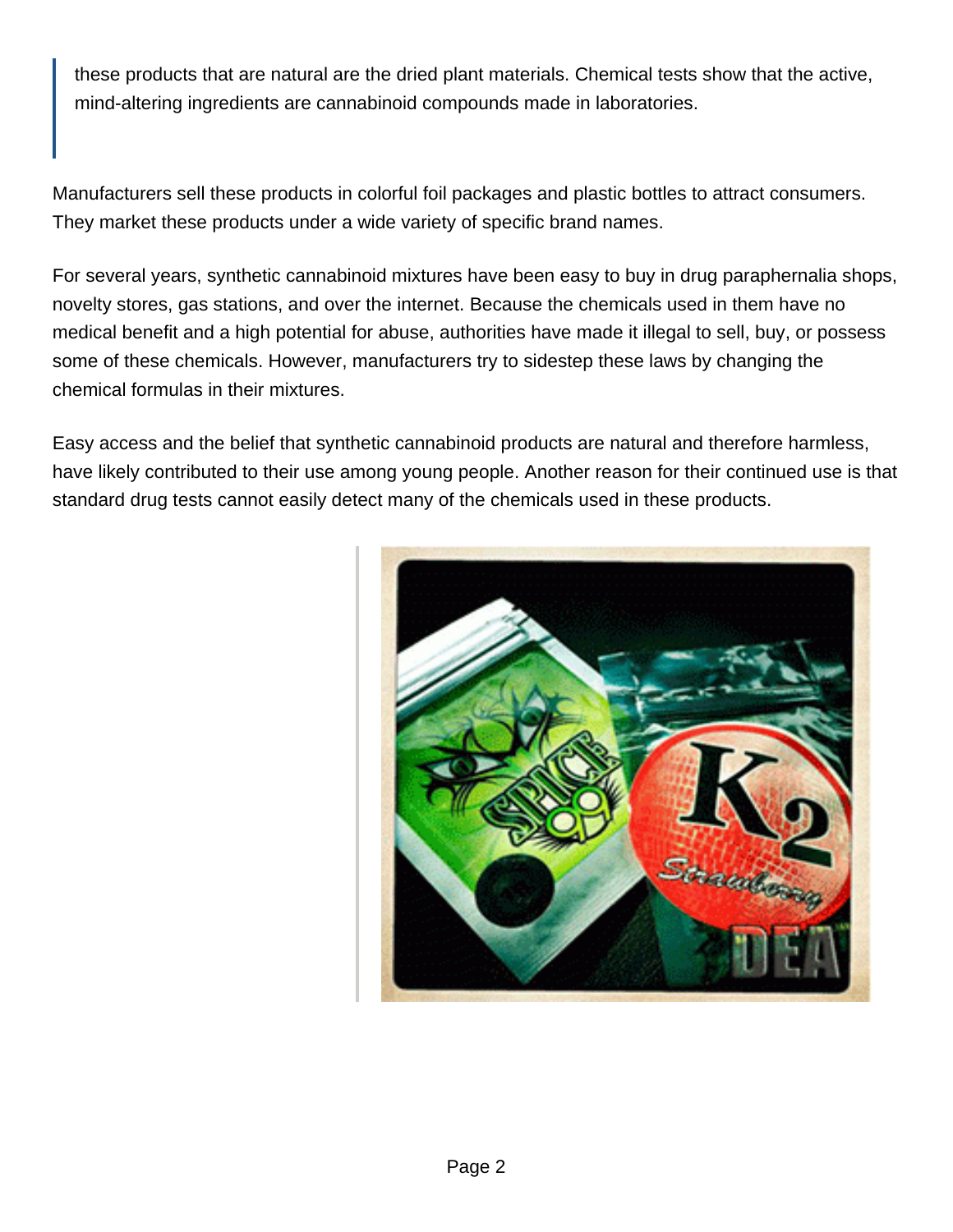# How do people use synthetic cannabinoids?

The most common way to use synthetic cannabinoids is to smoke the dried plant material. Users also mix the sprayed plant material with marijuana or brew it as tea. Other users buy synthetic cannabinoid products as liquids to vaporize in e-cigarettes.

### How do synthetic cannabinoids affect the brain?

Synthetic cannabinoids act on the same brain cell receptors as THC (delta-9-tetrahydrocannabinol), the mind-altering ingredient in marijuana.

So far, there have been few scientific studies of the effects of synthetic cannabinoids on the human brain, but researchers do know that some of them bind more strongly than marijuana to the cell receptors affected by THC and can produce much stronger effects. The resulting health effects can be unpredictable and dangerous.

Because the chemical composition of many synthetic cannabinoid products is unknown and may change from batch to batch, these products are likely to contain substances that cause dramatically different effects than the user might expect.

Synthetic cannabinoid users report some effects similar to those produced by marijuana:

- elevated mood
- **relaxation**
- altered *perception*—awareness of surrounding objects and conditions
- **symptoms of psychosis—delusional or disordered thinking detached from reality**

Psychotic effects include:

**Extreme anxiety**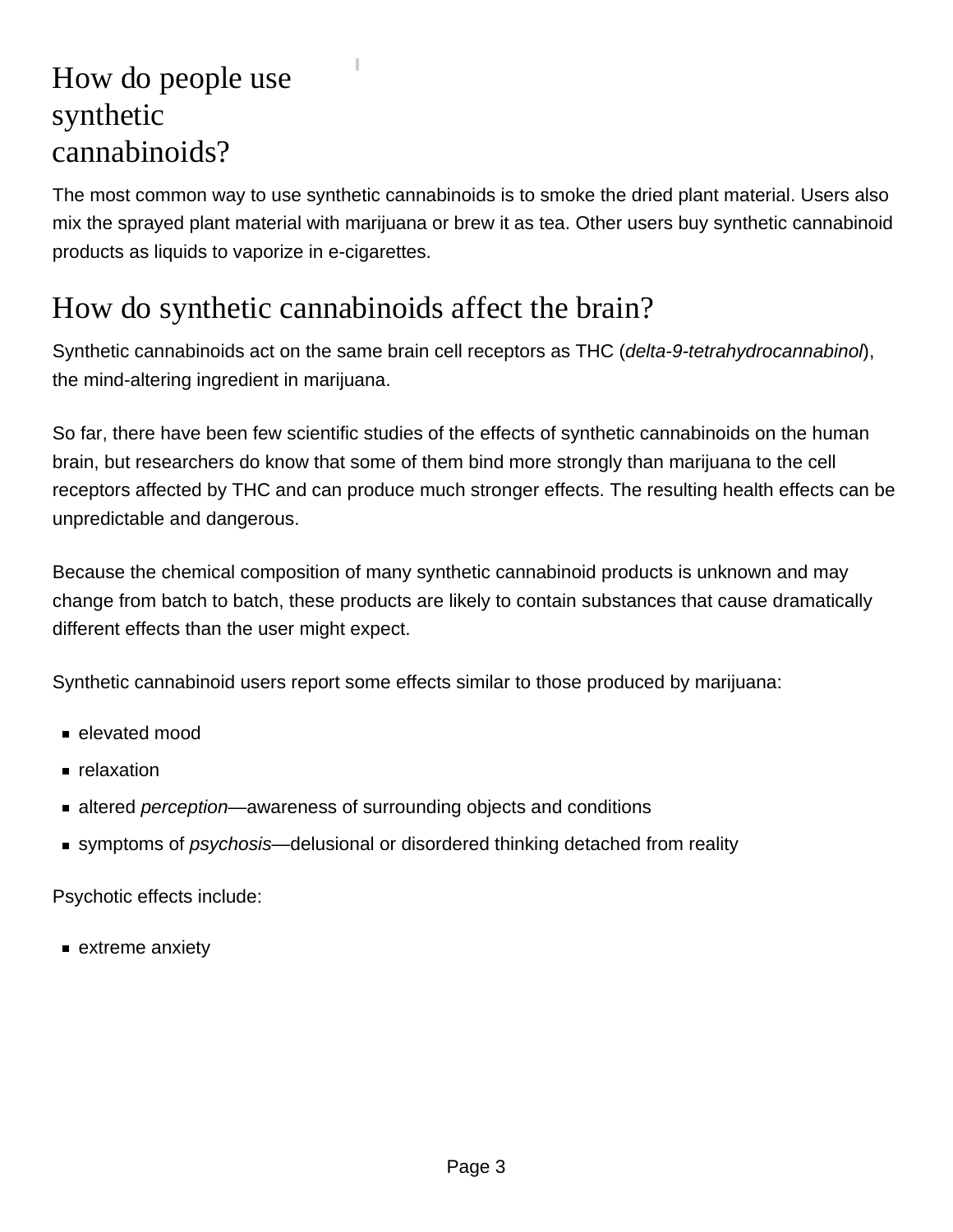- confusion
- *paranoia*—extreme and unreasonable distrust of others
- hallucinations—sensations and images that seem real though they are not

# What are some other health effects of synthetic cannabinoids?

People who have used synthetic cannabinoids and have been taken to emergency rooms have shown severe effects including:

- napid heart rate
- vomiting
- violent behavior
- suicidal thoughts

### Are synthetic cannabinoids addictive?

Yes, synthetic cannabinoids can be addictive. Regular users trying to quit may have the following withdrawal symptoms:

- headaches
- anxiety
- depression
- irritability

Behavioral therapies and medications have not specifically been tested for treatment of addiction to these products. Health care providers should screen patients for possible co-occurring mental health conditions.

#### Can you overdose on synthetic cannabinoids?

Yes. An overdose occurs when a person uses too much of a drug and has a dangerous reaction that results in serious, harmful symptoms or death. Use of synthetic cannabinoids can cause: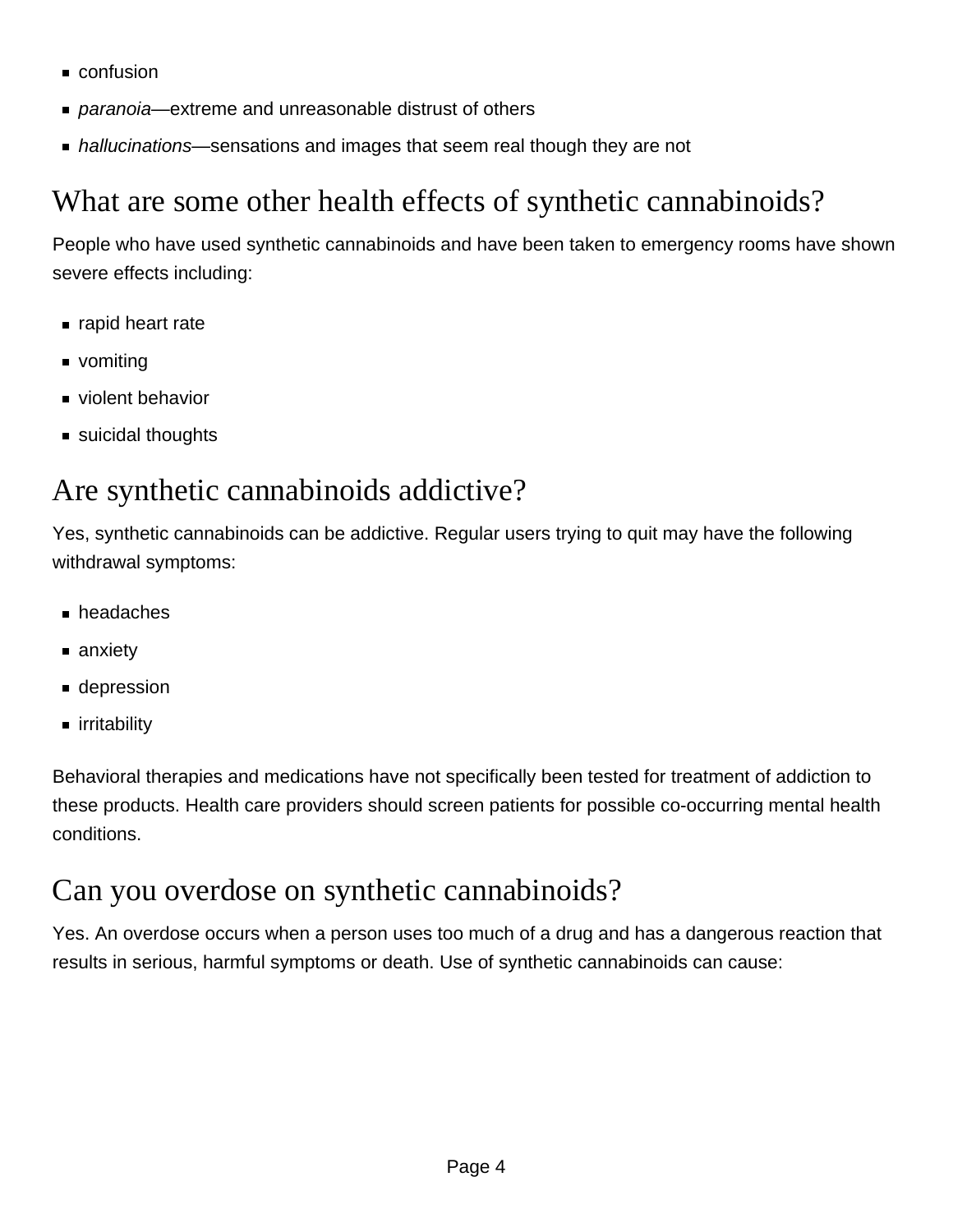- toxic reactions
- elevated blood pressure
- reduced blood supply to the heart
- kidney damage
- seizures

Deaths can also occur when dangerous synthetic opioids, such as fentanyl, are added to the packaged mixture without the user knowing it.

# Points to Remember

- Synthetic cannabinoids refer to a growing number of human-made mind-altering chemicals sprayed on dried, shredded plant material or vaporized to produce a high.
- Synthetic cannabinoids are sometimes misleadingly called synthetic marijuana (or fake weed) because they act on the same brain cell receptors as THC, the mind-altering ingredient in marijuana.
- The effects of synthetic cannabinoids can be unpredictable and severe or even lifethreatening.
- The only parts of synthetic cannabinoid products that are natural are the dried plant materials. Chemical tests show that their active ingredients are human-made cannabinoid compounds.
- Synthetic cannabinoid users report some effects similar to those produced by marijuana:
	- elevated mood
	- relaxation
	- altered perception
	- symptoms of psychosis
- Synthetic cannabinoids can also cause serious mental and physical health problems including: